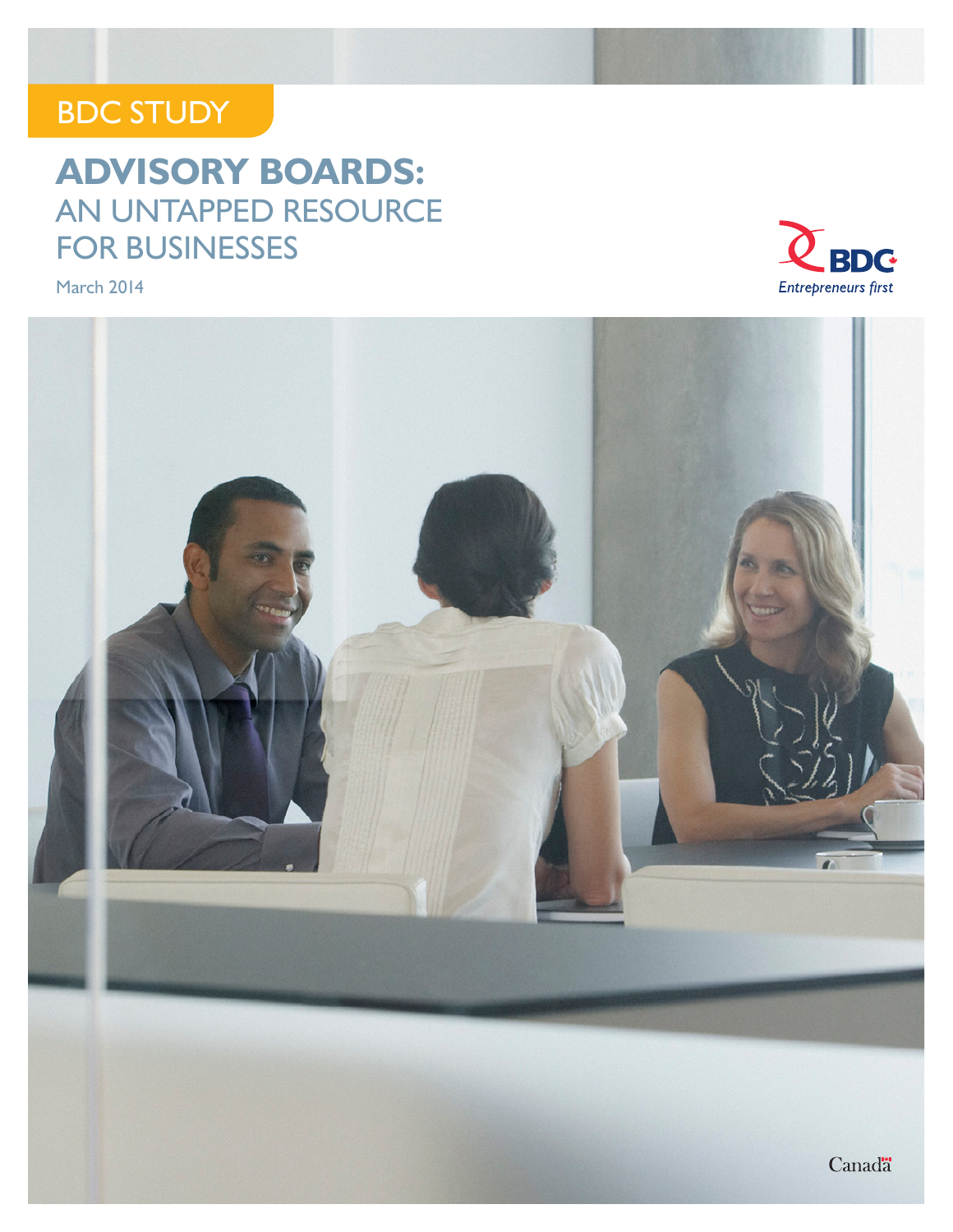### EXECUTIVE SUMMARY

BDC undertook the first-ever Canadian study on the use of advisory boards by small and medium-sized enterprises (SMEs). The study describes how advisory boards work in these businesses and quantitatively demonstrates that SMEs that use them have superior growth and better financial results.

| I. Goal of the study on the impact of advisory boards on SMEs ------------------------------ 3 |  |
|------------------------------------------------------------------------------------------------|--|
|                                                                                                |  |
| 3. Analysis based on the perceptions of SME leaders with advisory boards ------------------ 6  |  |
|                                                                                                |  |
|                                                                                                |  |
|                                                                                                |  |
|                                                                                                |  |
|                                                                                                |  |
|                                                                                                |  |
|                                                                                                |  |
|                                                                                                |  |
|                                                                                                |  |
|                                                                                                |  |
|                                                                                                |  |

This research was prepared by the Research and Economic Analysis team from Marketing and Public Affairs. Reliance on and use of this information is the reader's responsibility.

Copyright © 2014 Business Development Bank of Canada

**1 888 INFO BDC | bdc.ca**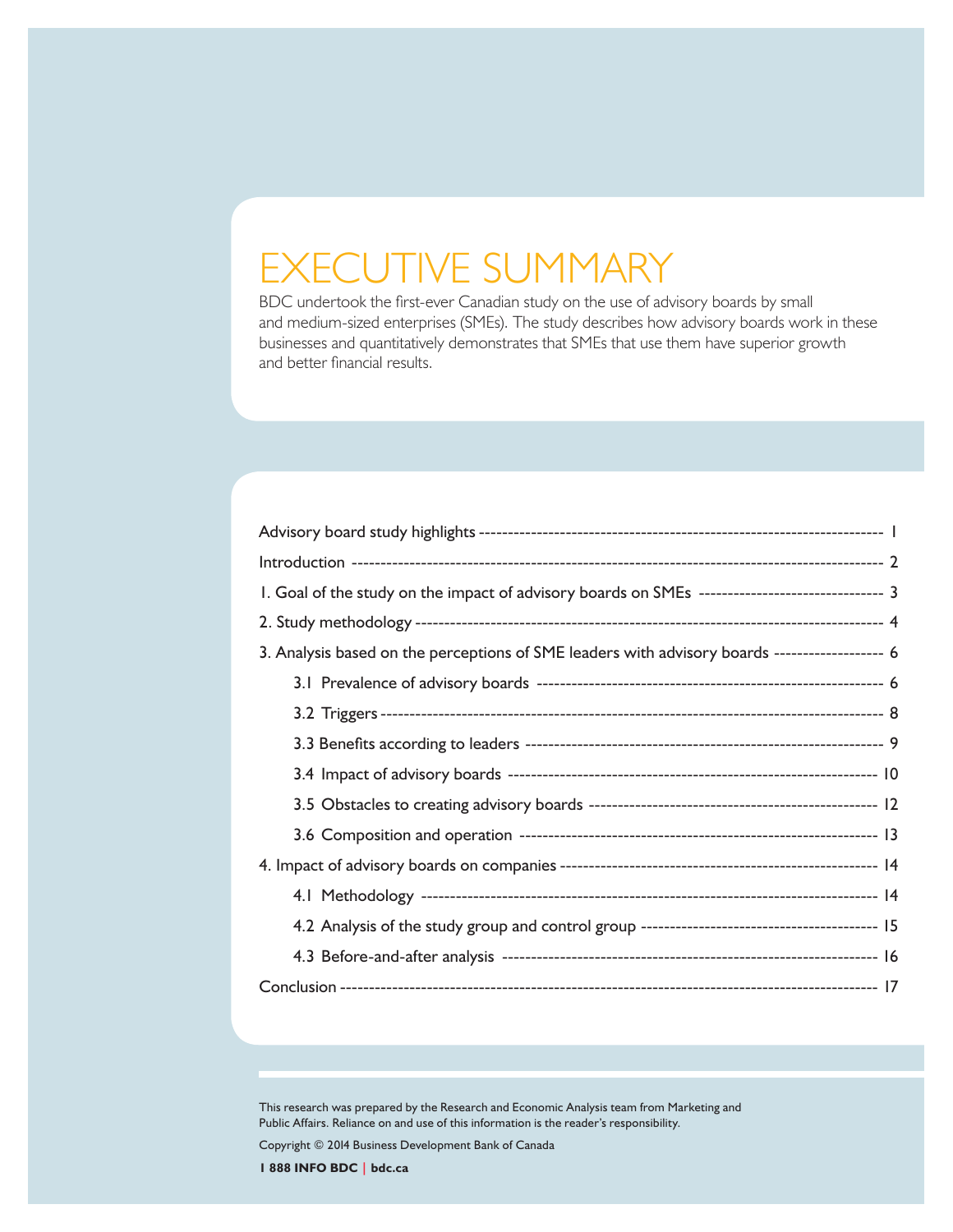### ADVISORY BOARD STUDY HIGHLIGHTS

**6% of Canadian SMEs have access to an advisory board that helps them manage their business**

**Canadian SMEs with advisory boards perform better financially than those without advisory boards**

- > BDC undertook the first-ever Canadian study on the use of advisory boards by SMEs. To do so, it used a rigorous qualitative and quantitative research methodology. The study revealed that 6% of Canadian SMEs have access to an advisory board. Furthermore, they are most often found in SMEs that have been in business for 11 to 20 years, businesses that have 20 or more employees, and businesses operating in the distribution, business services and manufacturing sectors.
- > The main reasons that prompt SME leaders to set up advisory boards are the desire for complementary expertise, and the need for advice and support in decision making. In fact, 86% of leaders believe that having an advisory board has had a significant impact on the success of their business. Areas of impact most often cited are company vision, innovation, risk management and profitability.
- > When forming an advisory board, SME leaders usually seek skills in accounting or finance, sales, marketing, and human resources, as well as knowledge of their industry. Generally meeting on a quarterly or monthly basis, most advisory board members offer their advice and expertise free of charge.
- > Statistical analysis of businesses' financial variables based on fiscal data from Statistics Canada shows that:
	- $−$  Sales growth was stronger after instituting an advisory board. In the first three years after an advisory board was set up, sales grew 66.8% compared with a growth of 22.9% in the three previous years.
	- − Productivity growth also strengthened after the advisory board was introduced. In the three years after the advisory board was set up, productivity rose an average of 5.9% compared with 3.2% in the previous three-year period.
- > The study also compares the financial performance of businesses that have advisory boards with similar companies without a board. The study shows that, from 2001 to 2011:
	- − On average, annual sales of businesses with an advisory board were 24% higher than those of the control group during the period.
	- − Productivity (as measured by the ratio of sales to the number of employees) was 18% higher on average for the group of businesses with advisory boards.
- > It is, therefore, not surprising that 80% of business leaders with advisory boards say that if they had to do it again, they would set up another advisory board.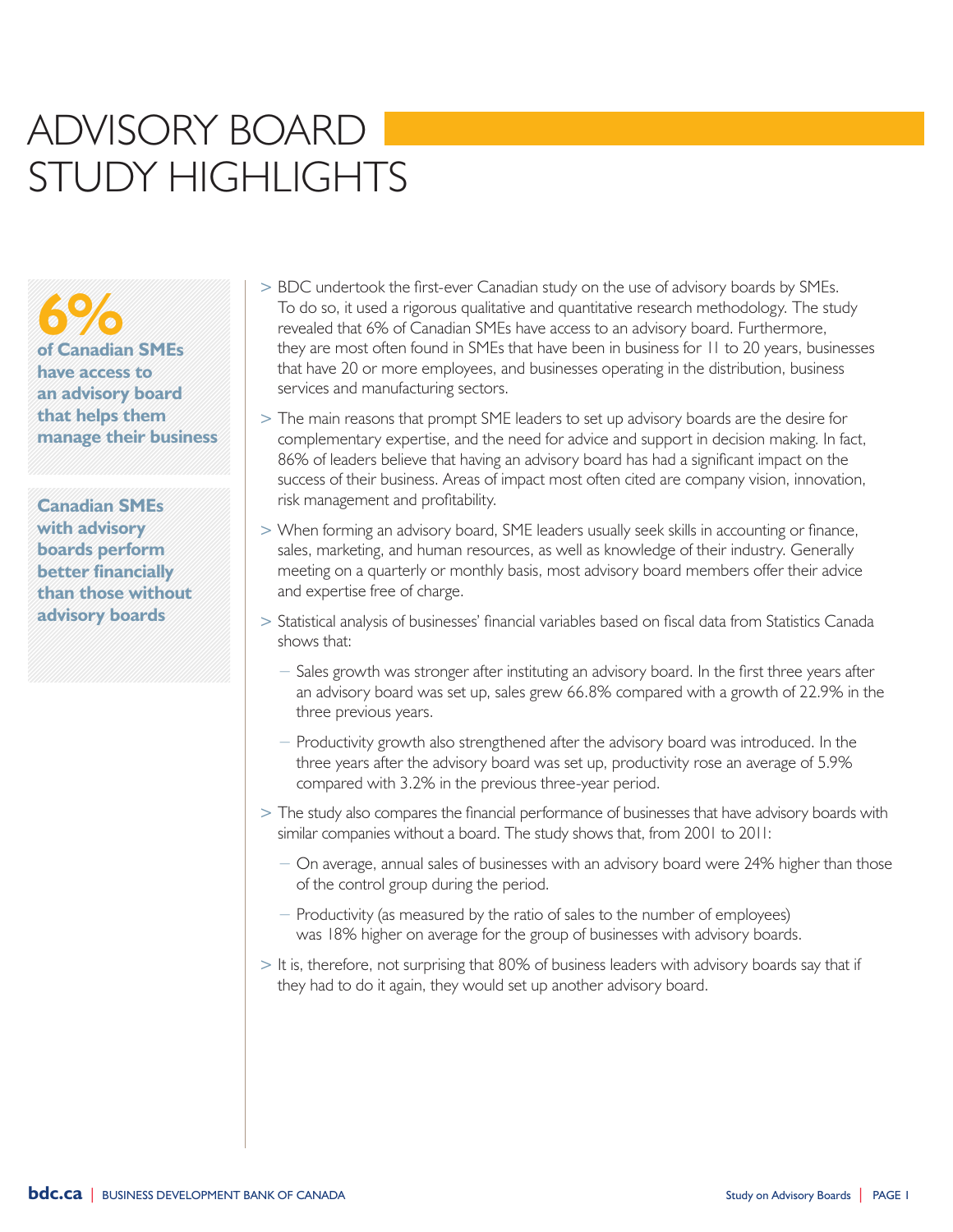## INTRODUCTION

**It is often said that a company's success and sustainability rest on solid governance**

It is an indisputable fact that SMEs contribute significantly to economic growth, job creation, innovation and business renewal. For these reasons, governments in several countries have made considerable efforts to facilitate the creation of new companies and encourage the success of established companies. Offering direct and indirect financial support, a simplified regulatory landscape, tax incentives to boost investments and providing access to applied research centre innovations are among the measures often used.

While these are important to the survival and growth of any business, other internal factors also play a critical role. The leader's expertise, management and networking skills, and putting in place a solid corporate governance are also major success factors. In fact, it is often said that a company's success and sustainability rest on solid governance. For an SME, this can take the form of an advisory board that provides strategic advice and guidance. Unlike a board of directors, it has no decision-making powers and no legal liability towards the company.

While we may assume that having an advisory board contributes to a company's success, existing literature does not provide any supporting empirical evidence. In fact, few studies on governance specifically address the question of advisory boards. As such, we did not know how many companies in Canada have access to such boards. This study aims to fill this information gap and gain a better understanding of the reasons motivating SME leaders to set up an advisory board. It is also designed to determine whether the presence of an advisory board has a positive impact on the financial performance of an SME.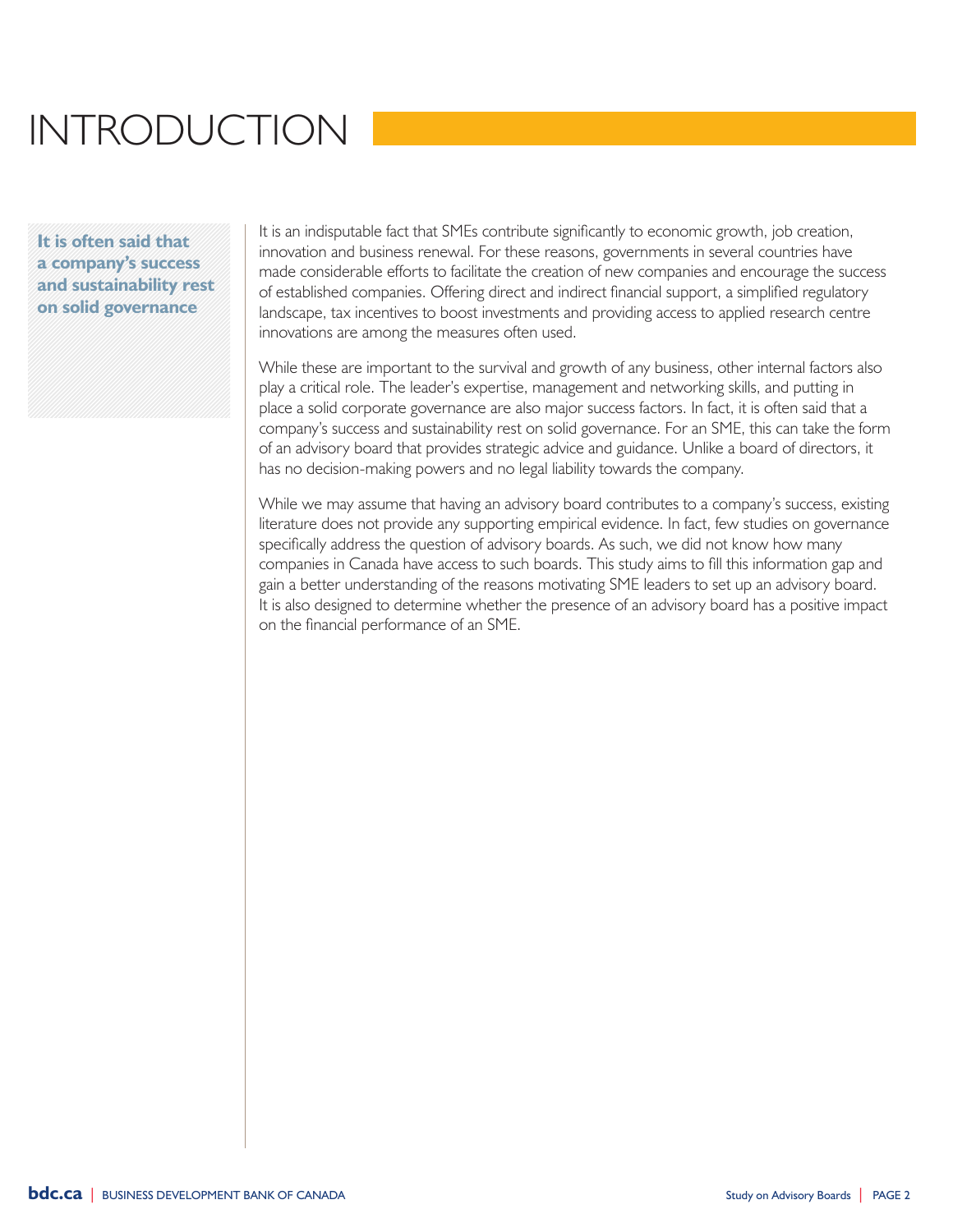# GOAL OF THE STUDY ON THE IMPACT<br>OF ADVISORY BOARDS ON SMES

**Very few studies address the impact of advisory boards on SMEs**

The question of corporate governance is a topic of great interest in financial and economic literature. Several studies have analyzed the separation of powers between shareholders and business leaders (the 'Agency Theory') as well as the effect of the composition and independence of a board of directors. Some have tried to make a link between certain characteristics of a board of directors and a company's success.<sup>1</sup> However, most of these studies look at publicly listed companies, often much larger in size and easier to observe.

Privately owned SMEs have a different governance structure than large corporations. Some governance experts believe that a traditional board of directors is too formal for an SME, and suggest that advisory boards are better adapted to their needs.<sup>2</sup> However, other than guides on how to set up an advisory board and its benefits, very few studies focus on the impact of advisory boards on SMEs.

For example, we do not know how many SMEs in Canada currently have an advisory board. Is this method of governance more widespread than a board of directors? What are the differences in impact between the two types of governance? Can one draw a cause and effect link between an SME's governance structure and its commercial success? Many of these questions remain unanswered. In large measure, this is why we undertook this study and focused on the use of advisory boards.

From the outset, we can assume that an advisory board brings tangible benefits to a company, such as an external perspective and expert advice. Almost by definition, the board requires a company to be more reflective, and pushes it to build a long term vision. This leads us to believe that business owners with advisory boards likely develop greater rigour, and are better able to strategically orient their companies and take the necessary steps to reach their objectives. However, these are just hypotheses.

- 1. Lawal, B., *Board Dynamics and Corporate Performance: Review of Literature, and Empirical Challenges*,
- International Journal of Economics and Finance, Vol. 4, No 1: January 2012.
- 2. Allali, B., *Conseils d'administration de PME : un examen de la documentation*, HEC, Cahier de recherche 2002-2006.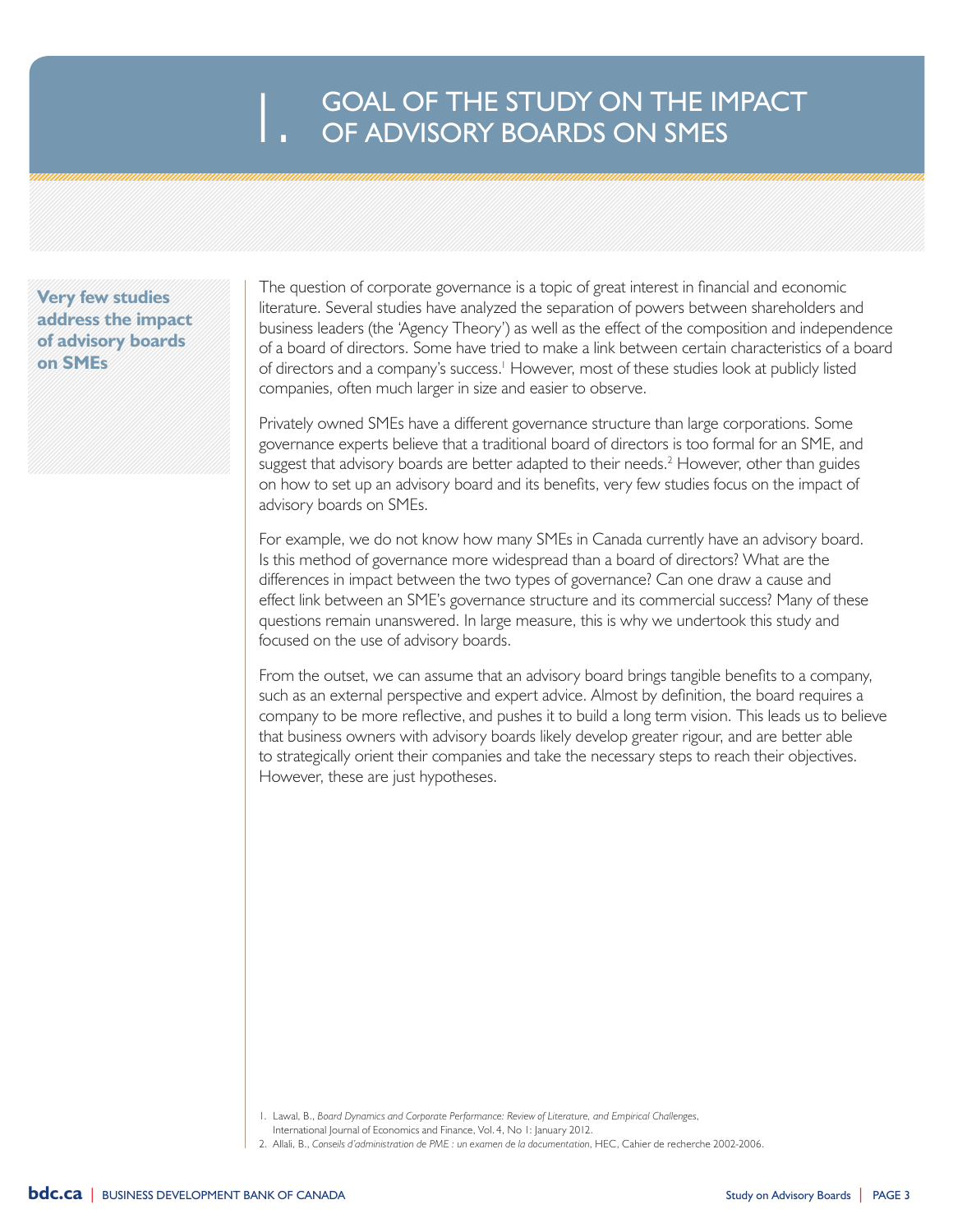# 2. STUDY<br>2. METHODOLOGY

This study therefore aims to discover the existence, composition and operation of advisory boards in Canada and determine if empirical data supports the assumption that an advisory board has a positive impact on the performance of privately owned SMEs in Canada. To do so, we used a two-phase approach.

In the first phase, we conducted a survey of more than 1,000 SME leaders across the country after completing a literature review and in-depth interviews with governance experts and entrepreneurs with advisory boards and/or boards of directors.

To understand the impact of advisory boards from the perspective of leaders of privately owned Canadian SMEs, BDC asked Saine Marketing to conduct a survey of privately held SMEs in Canada to find out the proportion that have an advisory board, to learn more about their composition, how they operate and the impact they have. We also wanted to draw a portrait of those companies with advisory boards and understand why some companies choose to have them while others do not. The first step was to hold 12 in-depth interviews with SME governance experts and small business owners that have advisory boards. These interviews allowed us to delve into the subject, better define the scope and develop a questionnaire which was then used to conduct a survey of more than 1,000 Canadian SMEs.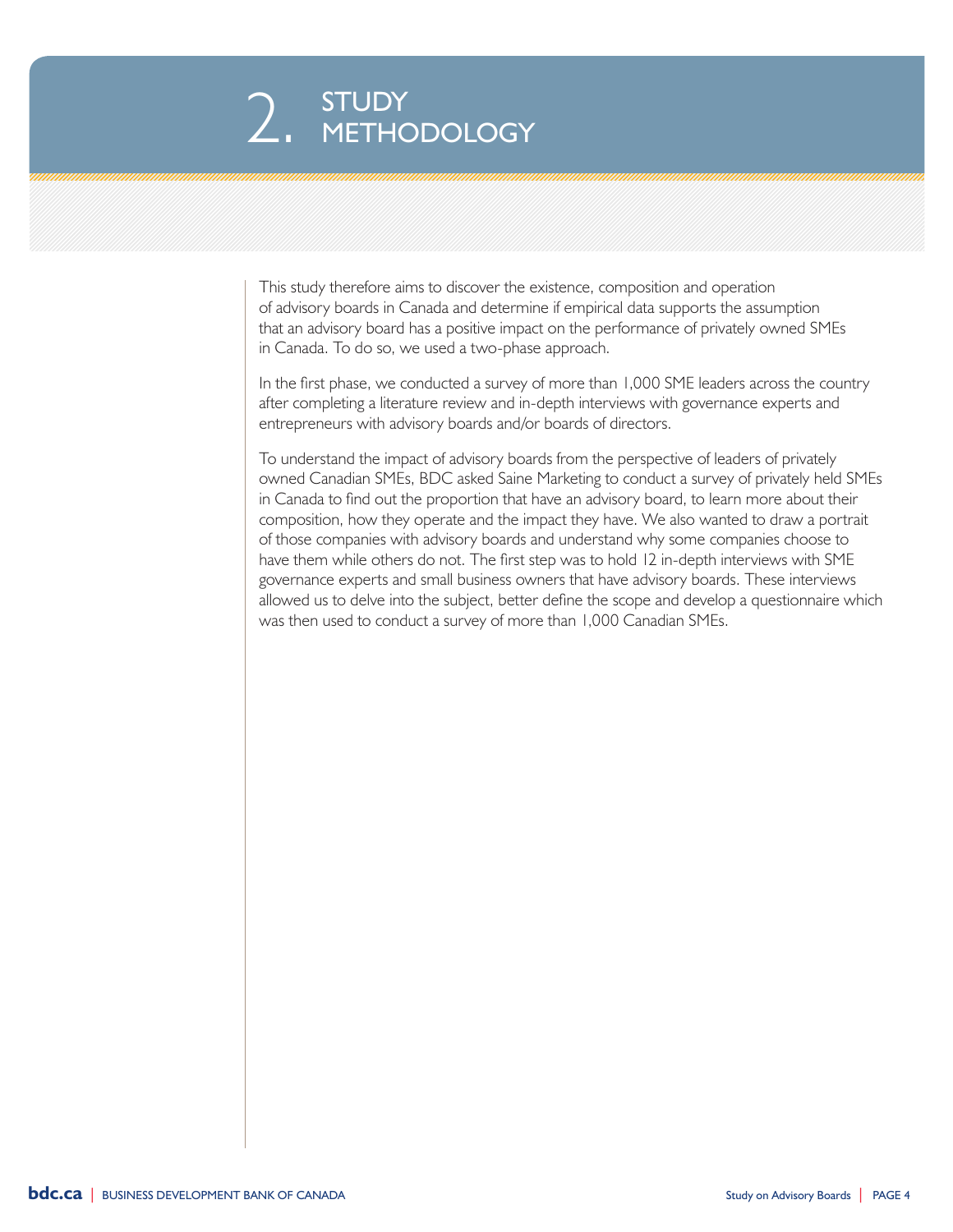Taking into account current definitions and the comments made by specialists and SME owners, our definition of "advisory board" for this survey is as follows:

"A group of independent people who advise the management team of a company on specific problems and who meet on a regular basis. Unlike a board of directors,<sup>3</sup> the members of an advisory board do not have the authority to vote on business matters nor do they have any legal responsibility towards the company. The company has no obligation to implement the advisory board's recommendations."

> Most of the interviews were conducted over the telephone between November 28 and December 18, 2013, and only a few were completed online between December 5 and 27, 2013. The survey had 1,047 respondents (999 telephone interviews and 48 online interviews). This survey has a margin of error of 3.1%, with a confidence interval of 95%. The results were weighted based on region and company size.

In the second phase, we undertook a thorough analysis of BDC clients that have advisory boards to establish quantitatively whether these businesses perform better than similar companies without advisory boards, including whether they do better financially after setting up advisory boards. The results of both analyses are presented in this report.

<sup>3.</sup> In comparison, the term "board of directors" designates a group of persons elected or appointed to manage a company, who have a legal responsibility towards the company and who meet on a regular basis.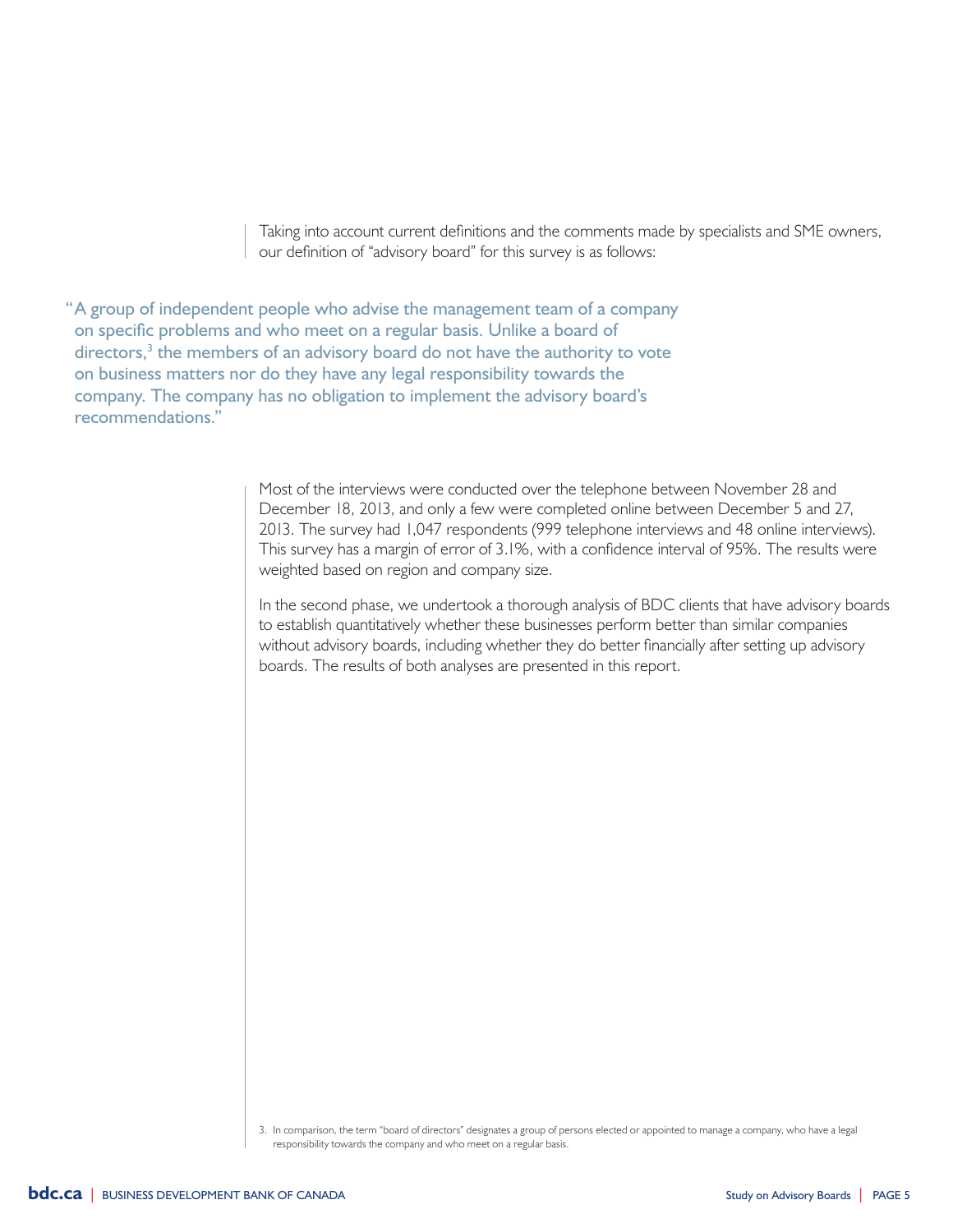# 3. ANALYSIS BASED ON THE PERCEPTIONS<br>3. OF SME LEADERS WITH ADVISORY BOARDS

**6% of all Canadian SMEs have an advisory board**

 **19% of the country's SMEs only have a board of directors**

### 3.1 PREVALENCE OF ADVISORY BOARDS

The survey showed that 6% of all Canadian SMEs have an advisory board. Of these, half (3% of the total) set up advisory boards when they also had a board of directors. Moreover, 19% of the country's SMEs only have a board of directors. The study does not make it possible to establish the proportion of SME boards of directors that play a truly strategic advisory role (in the style of advisory boards) or simply fulfill their legal obligations. Lastly, three-quarters of SMEs have neither an advisory board nor a board of directors.

**Figure 1: Prevalence of advisory boards**



Source: Saine Marketing, January 2014, n = 1,047 \*Numbers have been rounded, resulting in a total of 101.

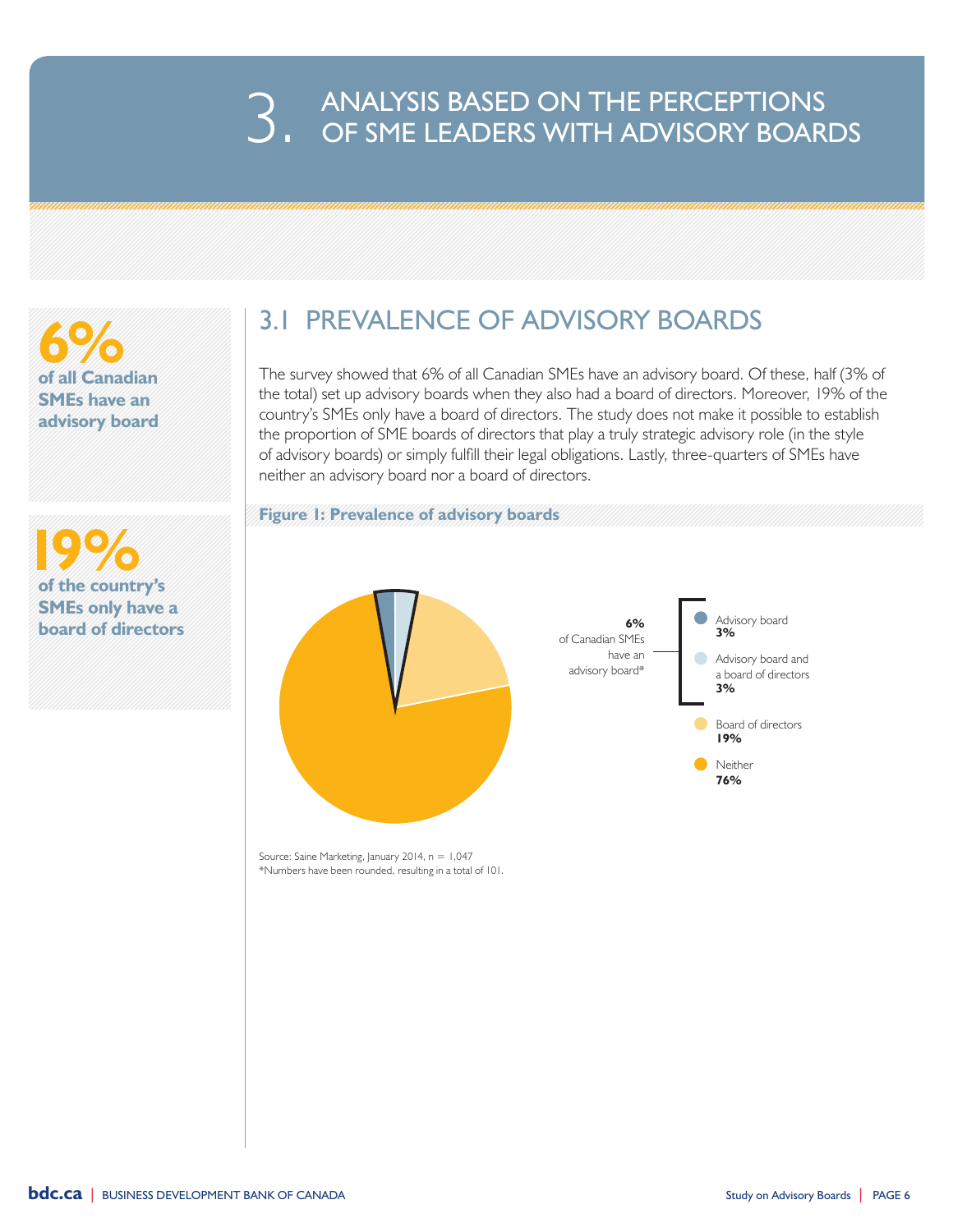**12% in the distribution sector**

**9% in the business services sector**

**9% in the manufacturing sector**

The profiles of Canadian SMEs with advisory boards differ slightly from those that are without. Firms with 20 or more employees are more likely to have advisory boards, as the following graph shows.





Source: Saine Marketing, January 2014, n = 1,047

One finds a larger proportion of businesses with advisory boards operating in the distribution (12% of sector businesses), business services (9%) and manufacturing (9%) sectors. This is also the case for companies that are 11 to 20 years old (8%).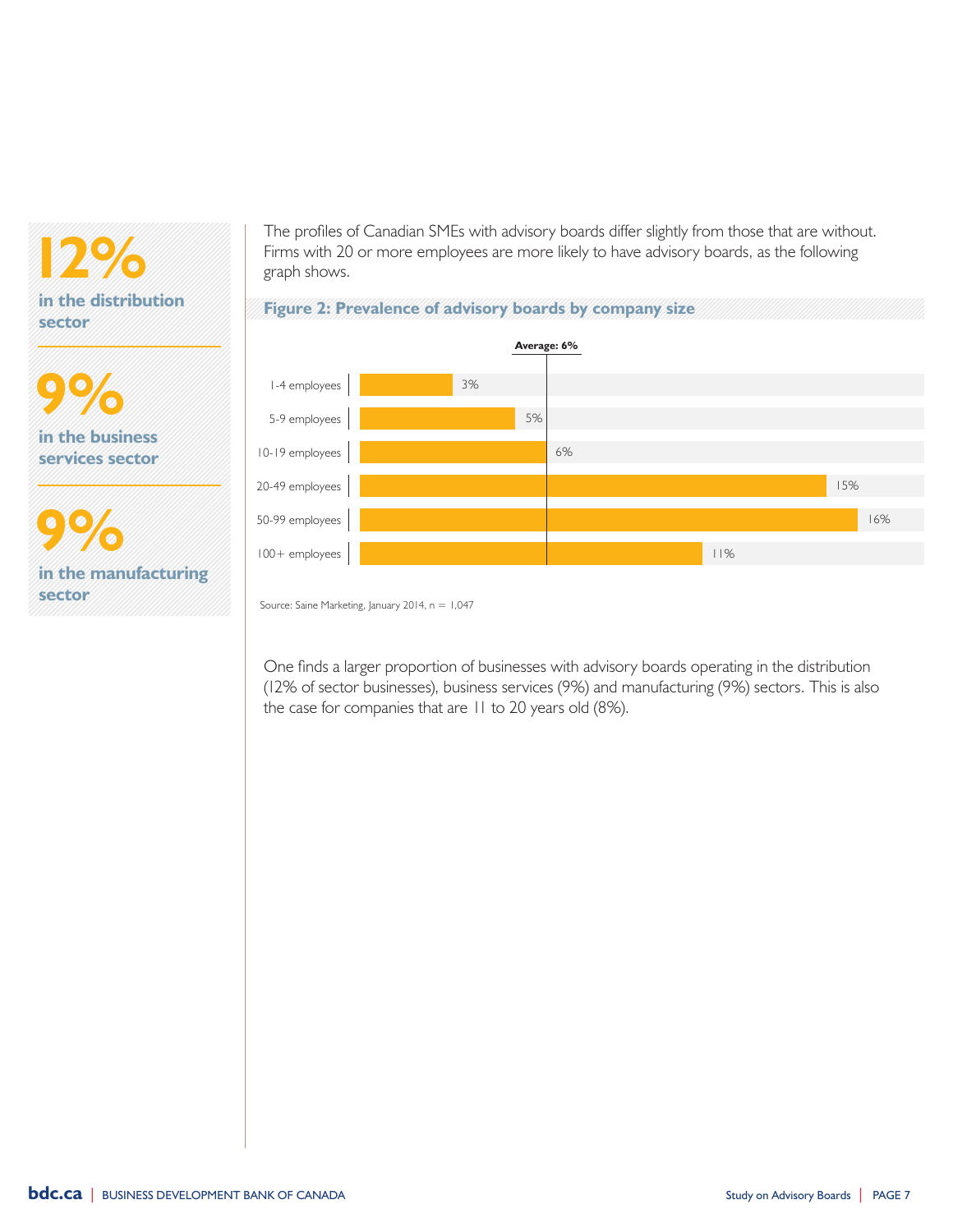### 3.2 TRIGGERS

SME leaders set up advisory boards for a number of reasons. In order of magnitude, the most frequently mentioned are the desire for complementary expertise (21% of respondents), the need for advice and support in decision making (20%), the view that it is a sensible business decision (17%), and for help with growing the business (13%).

Moreover, 14% of companies with a board of directors also decided to set up advisory boards. They use their advisory boards to gain access to expert opinions and advice. In these cases, the advisory board generally reports to the board of directors. The board of directors plays a decision-making role and handles administrative and legal matters. In this way, the board of directors and the advisory board complement each other's work.

#### **Role of an advisory board according to an SME business leader**

It is not unusual for the CEO of an SME to be a "one-man band," personally seeing to every detail and micromanaging his business. Isolated, he tends to manage everything himself. According to Jean-Yves Sarazin, CEO of the Delom Group, an advisory board allows entrepreneurs to break free from their isolation and to have a sounding board to validate their strategies. An advisory board allows business leaders to question themselves and forces them to reflect. The mission of an advisory board is to ask the most relevant questions and delve deeper into underlying issues. It can also help compensate for weaknesses. An entrepreneur who lacks financial expertise can benefit from the recommendations of an advisory board member who has financial expertise. Moreover, an advisory board forces the leader to be prepared, triggering the thinking process: [*Translation*] "When preparing, one often self-corrects one's strategy. Having an advisory board builds discipline." <sup>4</sup>

4. Extract from a case study conducted by Chirita, Chapdelaine and Fillion of HEC Montréal, 2010.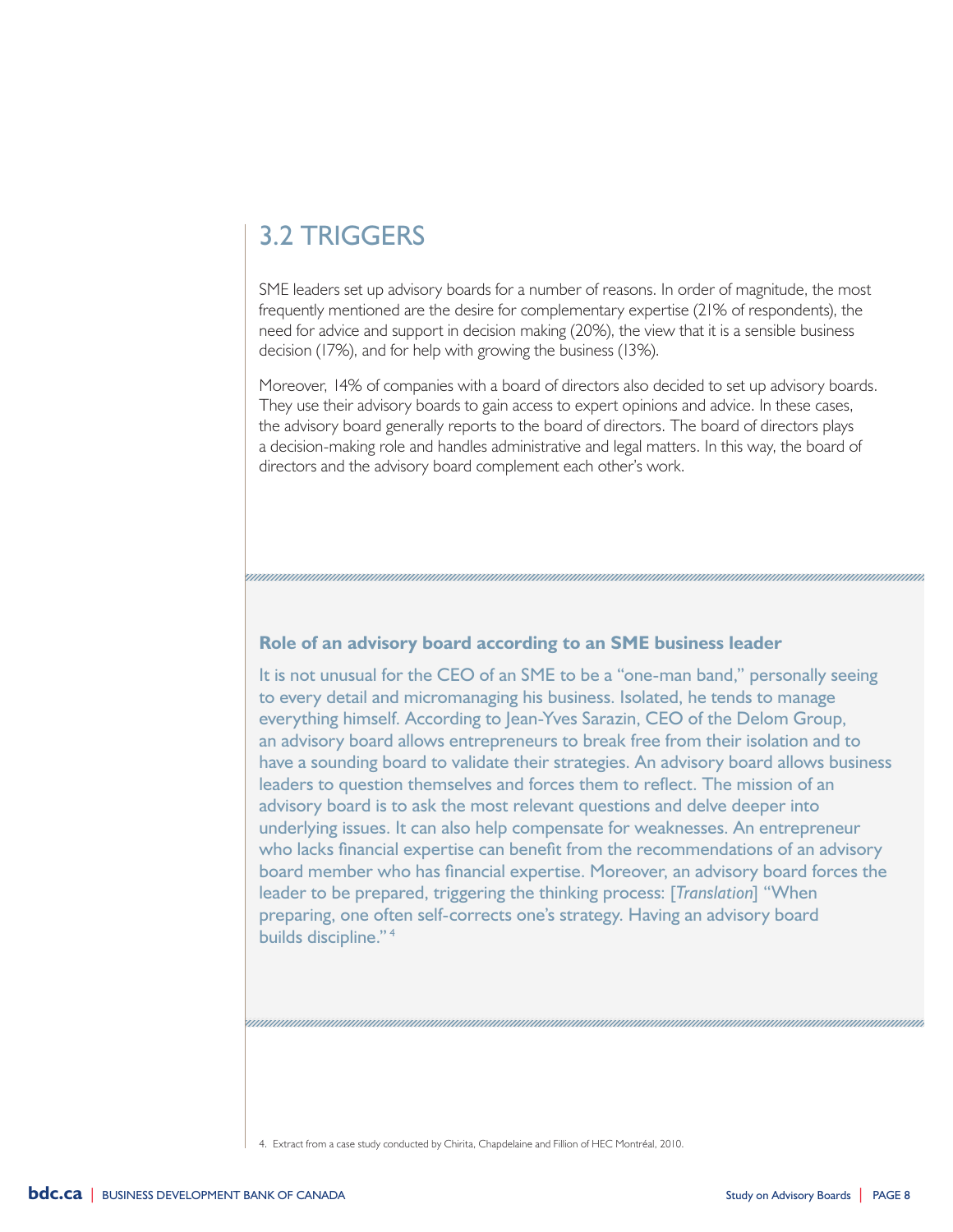### 3.3 BENEFITS ACCORDING TO LEADERS

As a governance tool, advisory boards are not common among Canadian SMEs. However, according to business leaders who have set them up, they yield tangible benefits. When asked to rate the advantages on a scale of one to 10, they responded that the advisory board:

| $>$ is an essential tool                                           | 8.2 |
|--------------------------------------------------------------------|-----|
| > is like having a sounding board                                  | 8.1 |
| > is a support for the owner/management team                       | 8.1 |
| > allows you to develop a broader vision                           | 8.0 |
| > strengthens the management team's convictions                    | 8.0 |
| > forces management to look at the company                         | 7.5 |
| > challenges the company's management team                         | 7.5 |
| > brings rigour in to the company                                  | 7.2 |
| > is a driving force for the growth of the company                 | 7.1 |
| In particular, the existence of an advisory board allowed them to: |     |
| > improve strategic business choices                               | 8.0 |
| > broaden the universe of knowledge and skills                     | 7.8 |
| > develop new ideas                                                | 7.8 |
| > put in place a better management structure                       | 7.4 |
| > improve company reputation and image                             | 7.3 |
| > reassure shareholders and investors                              | 7.2 |
| > avoid costly mistakes                                            | 6.7 |
| > break down the isolation of company executives                   | 6.4 |
| > ensure succession of the company                                 | 6.1 |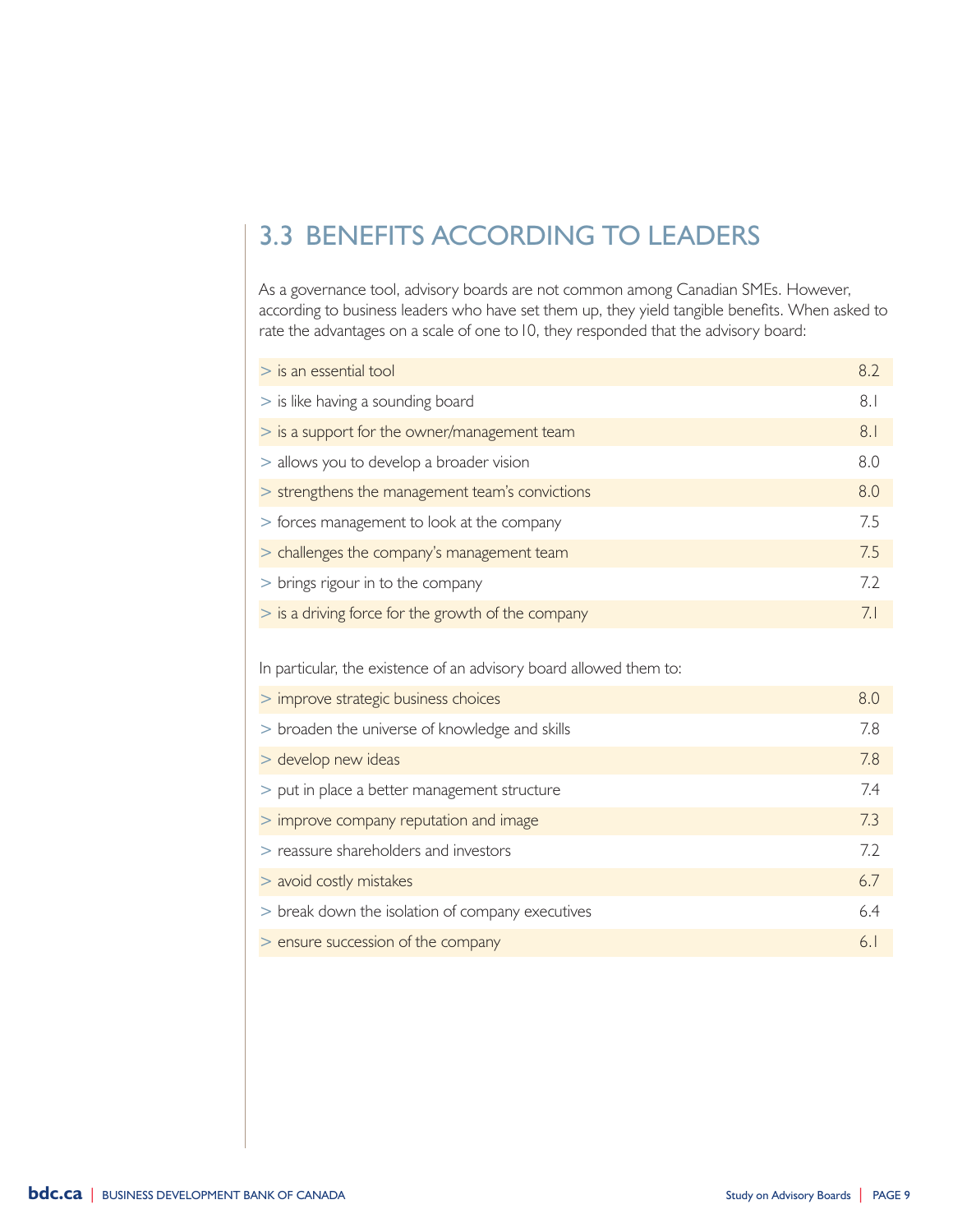## **86%**

**of respondents who have benefited from the advice of their advisory board believe it has had a significant impact on their company**

### 3.4 IMPACT OF ADVISORY BOARDS

Most (86%) respondents who have benefited from the advice of their advisory board believe it has had a significant impact on their company. In particular, respondents note that advisory boards had a direct, positive impact on:

| > company vision                | 7.7 |
|---------------------------------|-----|
| > innovation within the company | 6.9 |
| > risk management               | 6.8 |
| > company profitability         | 6.8 |
| > company survival              | 6.6 |
| $>$ sales growth                | 6.6 |
| > labour relations              | 6.5 |
| > hiring the best employees     | 6.2 |

These results clearly show that an advisory board improves the company's vision and enables better strategic decisions. Moreover, an advisory board encourages entrepreneurs to think long term and define a direction for their company.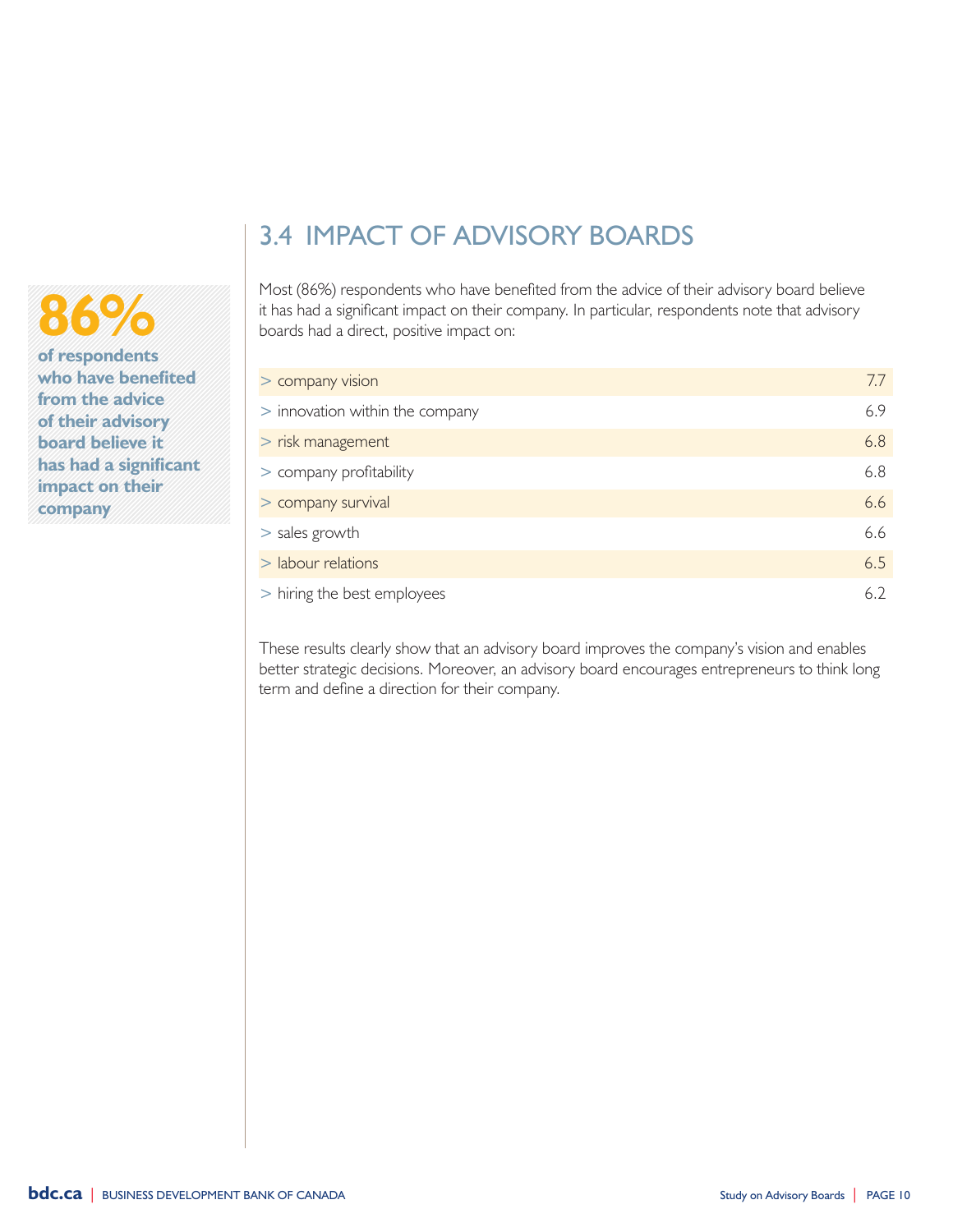According to SME leaders, these elements have a positive commercial impact. In fact, 27% of businesses that set up advisory boards are high growth, i.e., have experienced average annual sales growth of 20% or more over the last three years. In comparison, only 11% of businesses without advisory boards or boards of directors have reached this level of growth. As well, fewer companies with advisory boards posted flat or negative growth during this period (19% versus 34%).





**Advisory board** 

No advisory board or board of directors

Source: Saine Marketing, January 2014, n = 1,047 \*Due to rounding, numbers in each category may not total 100.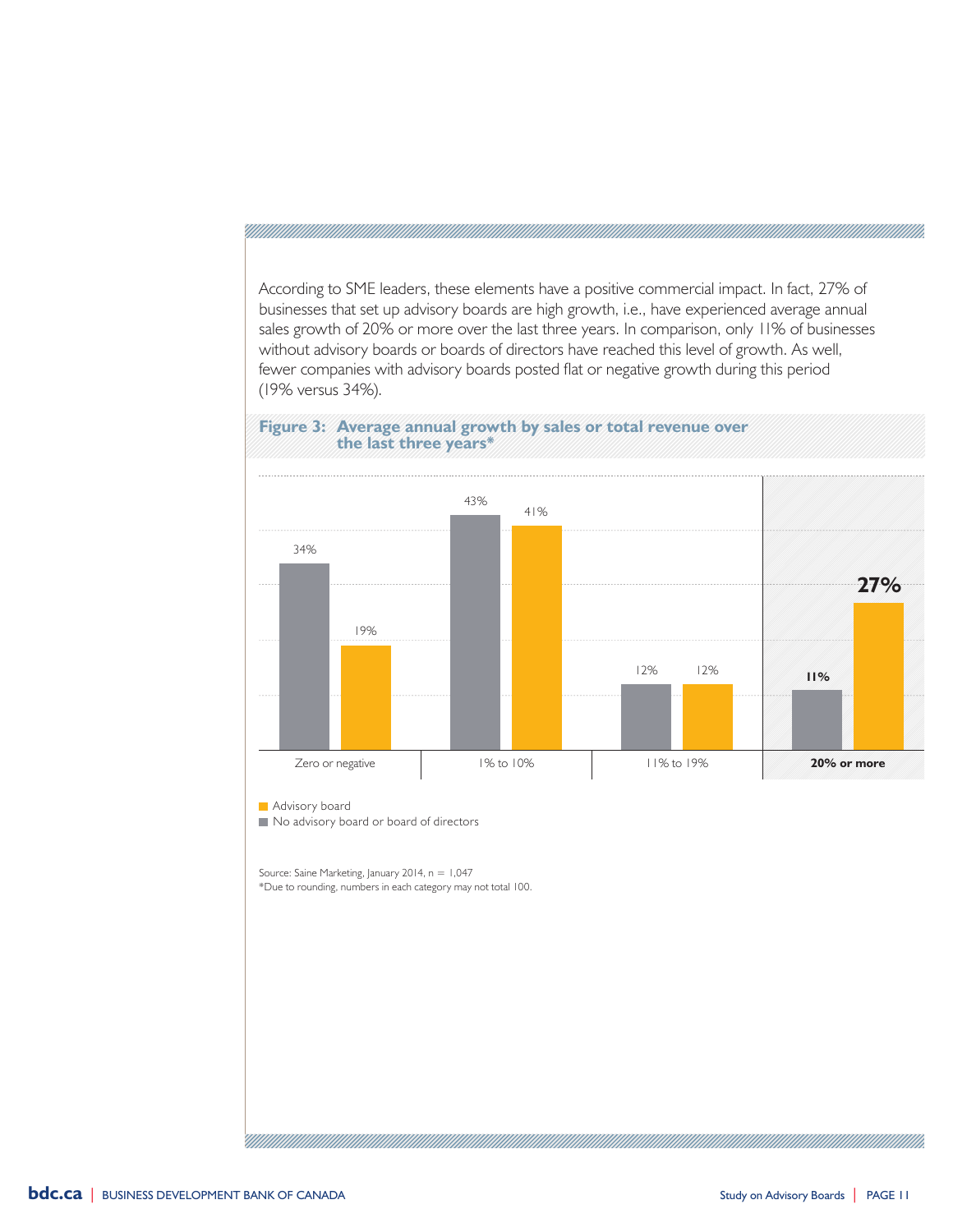In addition, leaders of Canadian SMEs that draw on advisory boards are more likely to consider growth projects or restructuring their operations (58% versus 35% for those without advisory boards or boards of directors), as well as expansion plans into new local markets (56% versus 34%).

It therefore seems that the benefits of having an advisory board largely offset the time investment required to set up and run an advisory board. Eight out of 10 businesses would not hesitate to repeat the experience.

### 3.5 OBSTACLES TO CREATING ADVISORY BOARDS

Given the positive impacts mentioned above, why have so few Canadian business leaders taken the initiative to set up an advisory board? In fact, survey results showed that 6% of those without advisory boards have already considered setting one up. The main reason they have not yet done so is the belief that it involves too much work, time and effort (57% of respondents).

This perception is not entirely incorrect, since almost half (48%) of all business leaders with advisory boards state that it generates substantial work for management. On the other hand, 45% of them believe that the benefits of an advisory board should be promoted more. These benefits must not be underestimated.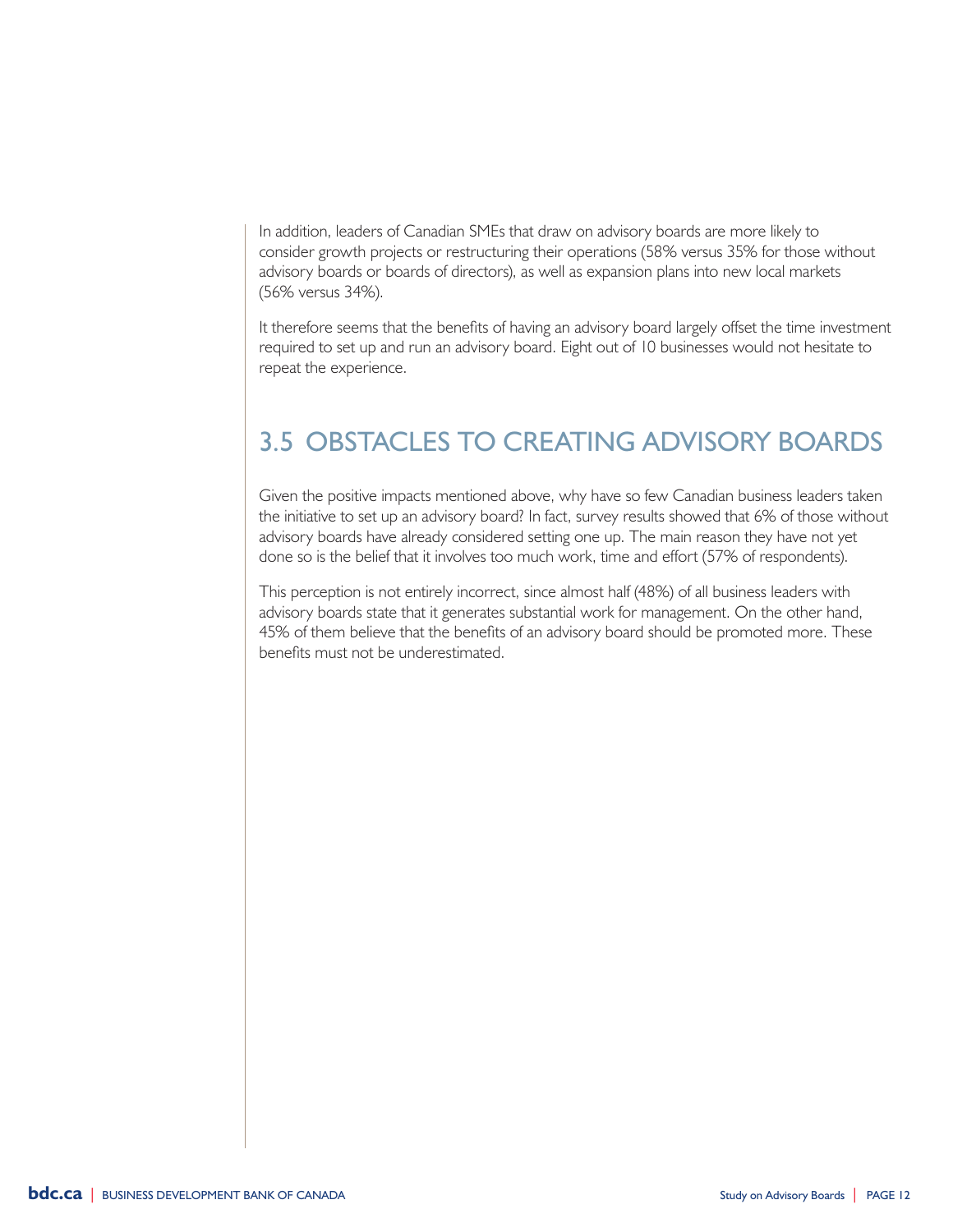

**Advisory boards, on average, consist of five people**

### 3.6 COMPOSITION AND OPERATION

The Saine Marketing survey also collected information on the composition and operation of advisory boards. On average, they consist of five people. The skills sought most frequently by management are accounting or finance (65%), sales and marketing (51%), human resources (43%), expertise in the same industry (38%), and operational competencies (37%).

#### **Figure 4: Competencies most frequently sought for advisory boards**



Source: Saine Marketing, January 2014, n = 1,047

In the majority of cases (56%), advisory board members are recruited through the company's network of contacts. In 8% of cases, companies used external recruiting methods, such as professional services, a private firm or association, or advertising. Only 3% of the respondents relied on the services of their financial institution or an investor. It should be noted that 18% of leaders with an advisory board would like or would have liked help in recruiting members.

In order of importance, advisory board members are made up of business contacts and individuals with no ties to the business. Occasionally, they are employees (usually shareholders), shareholders or family members.

Advisory board members meet regularly, generally on a monthly or quarterly basis (six out of 10 times). Moreover, most advisory board members agree to offer advice and counsel free of charge. Less than half (43%) of the respondents reported that they paid advisory board members. This compensation was often a set amount per meeting or simply a reimbursement of travel costs.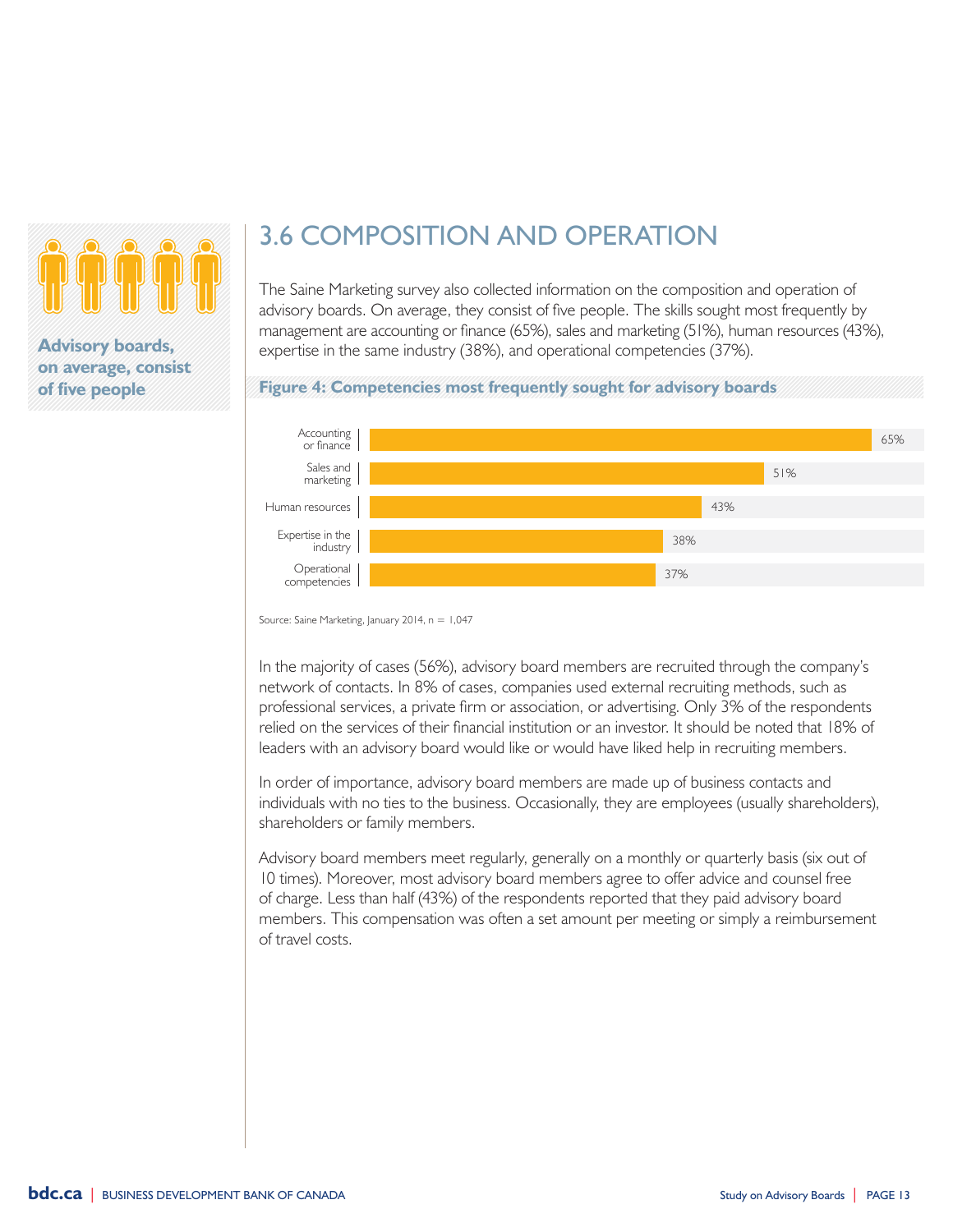This study also seeks to establish whether setting up an advisory board has had a positive impact on a company's financial results. To do so, we conducted a study of BDC clients from 2001 to 2011. We examined two aspects, namely:

- > Did these companies have better financial results than a group of businesses that did not have an advisory board and were similar in terms of size, industry, age and region (study group and control group)?
- > Did these companies have better financial results after implementing an advisory board (before-and-after analysis)?

#### 4.1 METHODOLOGY

The following methodology was used:

- > We randomly contacted 31% (8,785 businesses) of our 28,000 clients and validated if they had an advisory board and the year in which their advisory board or board of directors was set up. Our response rate was 47% (4,123 businesses). We excluded those that set up advisory boards or a board of directors after 2009, providing us with a database of 3,902 businesses.
- > We then asked economists at Statistics Canada's Canadian Centre for Data Development and Economic Research<sup>5</sup> to compare this client database with the Business Register and their administrative and tax databases (i.e., those containing financial information on Canadian businesses and the number of employees). By linking these databases, we obtained a longitudinal database of companies that had or did not have an advisory board for the period of 2001 to 2011.
- > To conduct the statistical and econometric analyses of this database, we retained the services of Marcel-Cristian Voia, PhD in Applied Econometrics and Associate Professor at Carleton University's Department of Economics in Ottawa.

5. The research and analysis are based on data from Statistics Canada and the opinions expressed do not represent the views of Statistics Canada.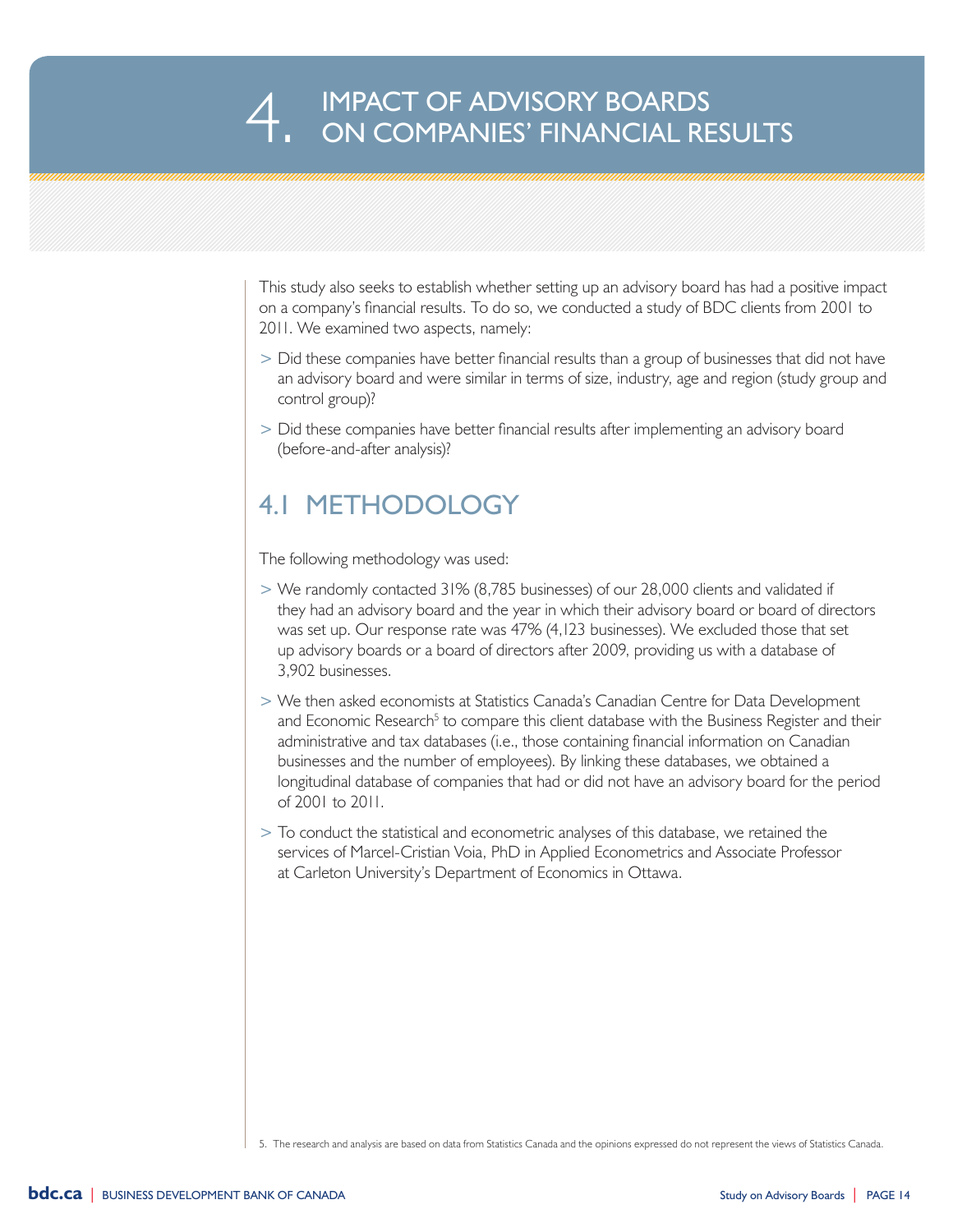### 4.2 ANALYSIS OF THE STUDY GROUP AND CONTROL GROUP

Analysis of the group of companies with advisory boards (study group, 307 observations) and the group of similar companies in terms of the number of employees, industry, age and region that do not have advisory boards (control group, 300 observations) shows that between 2001 and 2011:

- > The annual sales of the study group were 24% higher on average than those of the control group throughout the period. In fact, study group businesses posted average annual sales of \$2.868 million while the control group recorded average sales of \$2.31 million.
- > Productivity, measured by the ratio of sales to the number of employees, was 18% higher on average in the study group than in the control group.



> Profit growth was higher for the group with an advisory board (study group).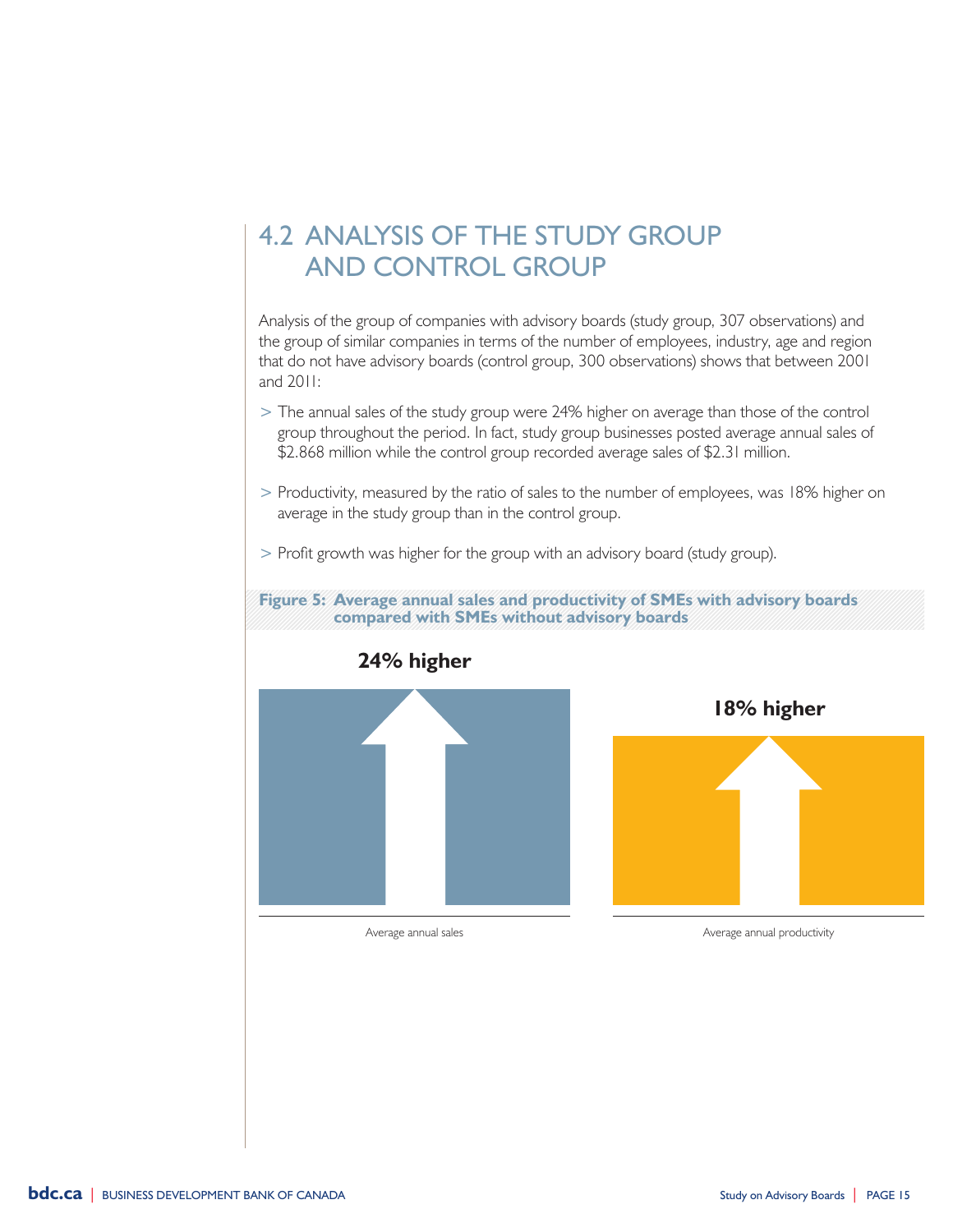### 4.3 BEFORE-AND-AFTER ANALYSIS

Statistical analysis of the companies' financial variables before and after advisory boards were established (study group only) showed similar results:

- > Stronger sales growth was recorded after an advisory board was established. In the three years after the advisory board was set up, sales growth of 66.8% was reported versus 22.9% in the three years before the advisory board was established.
- > Productivity growth was also stronger after the advisory board was put in place than before. In fact, in the three years after the advisory board was set up, productivity was up by 5.9% on average while it increased by 3.2% on average in the preceding three years.
- > On average, profit growth was also stronger once the advisory board was established than before.



**Three years later** 

These two statistical analyses show that advisory boards have a tangible and real impact on the financial performance of Canadian SMEs.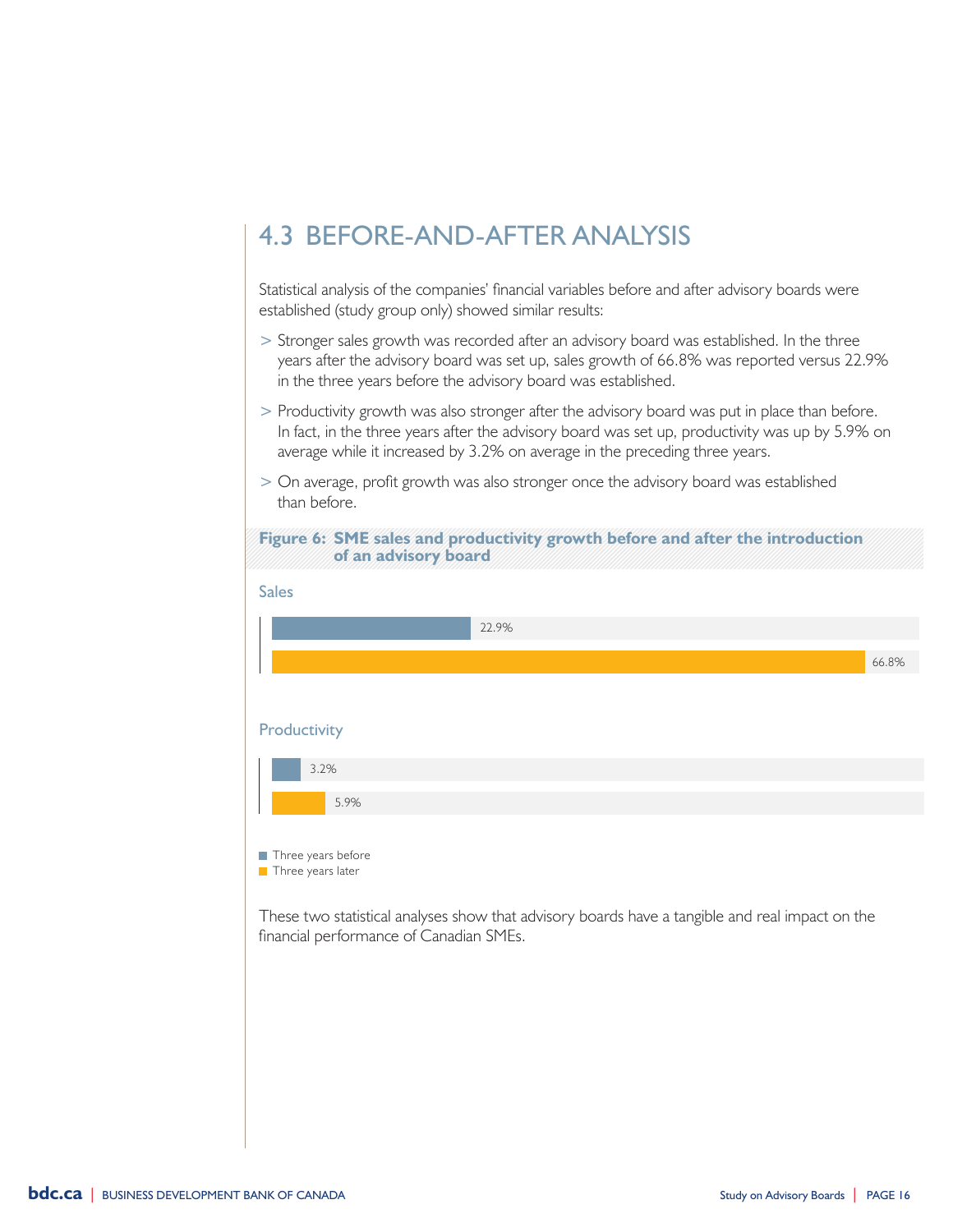## **CONCLUSION**

**An advisory board helps leaders develop a long-term vision for the company and take informed strategic directions**

**Canadian SMEs with advisory boards perform better financially than those without advisory boards**

Although abundant, the economic and financial literature on corporate governance has little to say about the existence and impact of advisory boards on Canadian small and medium-sized businesses. This is what motivated this study. The two types of analysis performed, one qualitative (based on the perceptions of business leaders) and the other quantitative (based on a thorough analysis of a longitudinal database of BDC clients), yield clear conclusions.

In fact, while only a small proportion of Canadian SMEs have advisory boards, they reap very tangible benefits. First and foremost, an advisory board helps leaders develop a long-term vision for the company and take informed strategic directions. According to our study, SMEs see real advantages to advisory boards, something confirmed by our examination of the financial data. The benefits speak for themselves. The empirical results of the two approaches to creating and analyzing data converge. In other words, both the survey data and Statistics Canada's financial data on BDC clients conclude that Canadian SMEs with advisory boards perform better in terms of sales, productivity and profitability than those without them.

In fact, from 2001 to 2011, the average annual sales of businesses with advisory boards were 24% higher than those of comparable companies. Moreover, productivity was 18% higher on average over the same period. Additionally, in the three years following the establishment of an advisory board, sales grew 66.8% compared with 22.9% over the previous three years. Productivity growth was also higher after the introduction of an advisory board. In fact, in the three years after an advisory board was set up, productivity increased an average of 5.9%, compared with an increase of 3.2% over the three previous years.

As a result, leaders believe that the benefits brought by advisory boards more than compensate for the effort required to set them up and they would not hesitate to do so again. This suggests that the role, operation and benefits of this governance tool should be highly promoted to Canadian business leaders in order to help them manage their company's success.